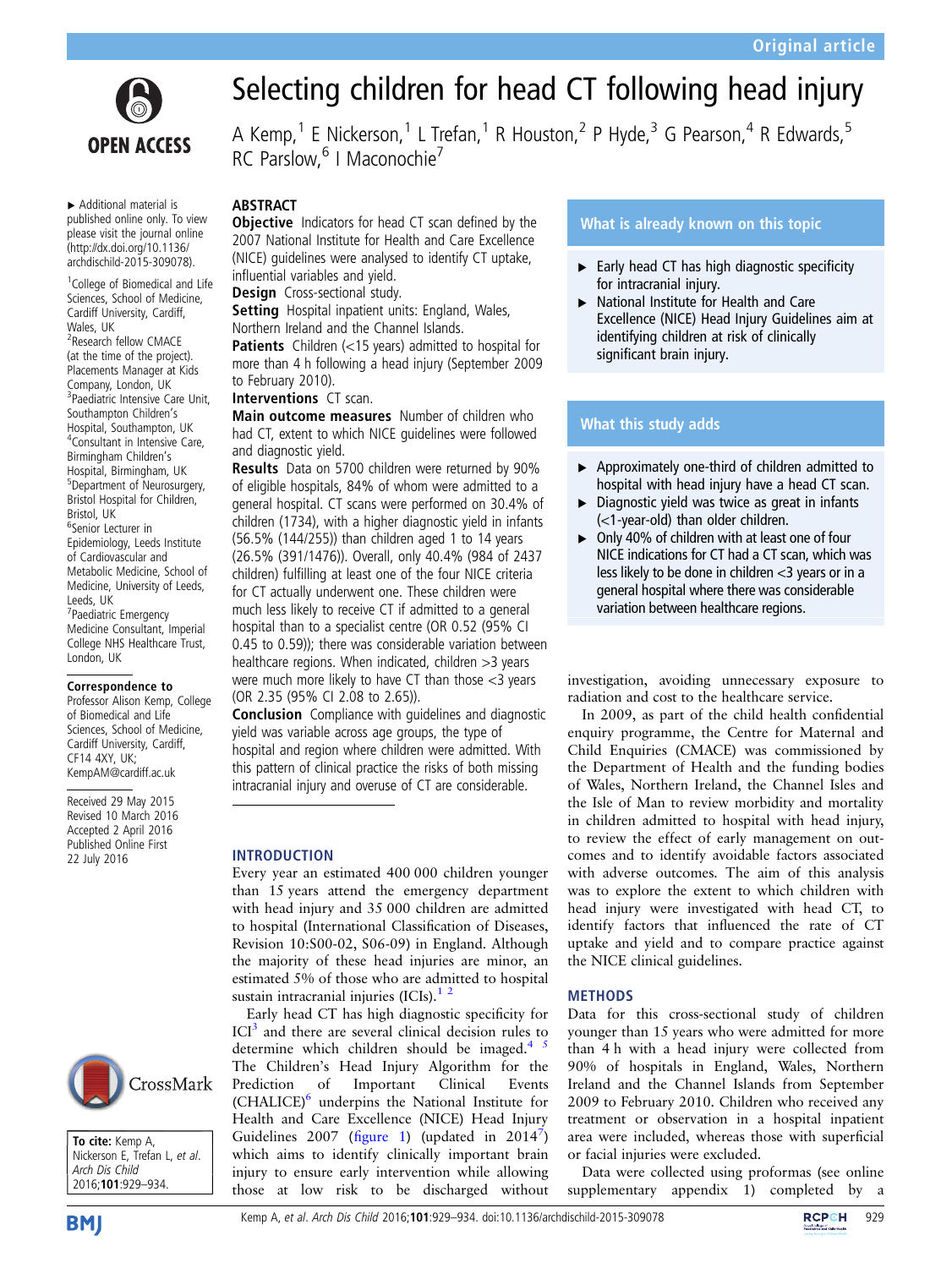<span id="page-1-0"></span>Figure 1 National Institute for Health and Care Excellence (NICE) Head Injury Guidelines 2007: recommendations in place for this study population, indicating when a CT should be performed in a child with a head injury.

#### NICE recommendations for when to request a CT immediately if  $<$  16 years

- Witnessed loss of consciousness lasting  $> 5$  minutes  $\bullet$
- Amnesia (antegrade or retrograde) lasting  $> 5$  minutes
- Abnormal drowsiness
- Three or more discrete episodes of vomiting
- Clinical suspicion of non-accidental injury
- Post-traumatic seizure but no history of epilepsy
- Age  $> 1$  year: GCS  $< 14$  on assessment in the emergency department
- Age  $\leq$  1 year: GCS (paediatric)  $\leq$  15 on assessment in the emergency department
- Suspicion of open or depressed skull injury or tense fontanelle
- Any sign of basal skull fracture
- Focal neurological deficit
- Age  $\leq$  1 year: presence of bruise, swelling or laceration  $>$  5cm on head
- Dangerous mechanism of injury (high-speed road traffic accident either as pedestrian, cyclist or vehicle occupant, fall from > 3m, high-speed injury from a projectile or an object)

designated local coordinator and collected monthly from each participating hospital. Data fields that were less than 75% complete were excluded from the analysis.

Data recorded included demographics, clinical information, type and healthcare region of the admitting hospital. Hospitals were categorised according to the specialist facilities offered and the designation of major trauma centres introduced in April 2012: General Hospital (GH); Children's Hospital with paediatric intensive care unit (PICU); Adult Major Trauma Centre; Adult and Children's Major Trauma Centre and Children's Major Trauma Centre.<sup>[8](#page-5-0)</sup>

Descriptions of injury mechanisms were coded as listed in table 1 and cases of suspected physical abuse were documented.

The level of consciousness was recorded according to the Glasgow Coma Scale  $(GCS)^9$  reported in the emergency department. When GCS was missing, Alert, Voice, Pain, Unresponsive  $(AVPU)$  scores<sup>[10](#page-5-0)</sup> were often available. These data were combined to create four categories, 'GCS=15/Alert', 'GCS=13–14', 'GCS=9–12/responsive to voice' and 'GCS≤8/ response to pain or unresponsive', based on an equivalence study by Mackay et al. [11](#page-5-0)

ICI and/or skull fracture sustained were documented from radiology reports. CT results were grouped into four categories: normal; ICI (injury to the brain or surrounding extra-axial structures, with or without skull fractures) or depressed fracture; simple skull fracture (a linear non-depressed fracture with no

|  | Table 1 Cause of injury: CT scan rate and result of CT scan for each causal category for 5574 children where their CT status was recorded |
|--|-------------------------------------------------------------------------------------------------------------------------------------------|
|  |                                                                                                                                           |

|                                          | Total | Proportion who had<br>CT(n) | Median age (years)<br>(range) | CT result ; CT scans that were abnormal $(\%)$ (n) |               |                                  |               |              |
|------------------------------------------|-------|-----------------------------|-------------------------------|----------------------------------------------------|---------------|----------------------------------|---------------|--------------|
| Mechanism of injury                      |       |                             |                               | Missing<br>(n)                                     | <b>Normal</b> | <b>ICI</b> and/or<br>depressed # | Simple #      | <b>Other</b> |
| Assault                                  | 118   | 33.9% (40)                  | $13(0-14.9)$                  | 8                                                  | 45% (18)      | 25% (10)                         | $5\%$ (2)     | $5\%$ (2)    |
| Cycling                                  | 267   | 43.8% (117)                 | $11.5(0.8-14.8)$              | 9                                                  | 70% (82)      | 17.1% (20)                       | $4.3\%$ (5)   | $0.9\%$ (1)  |
| Fall from $<$ 1 m or $<$ 5 stairs        | 1822  | 22% (402)                   | $2.1(0-14.9)$                 | 40                                                 | 65.7% (264)   | 11.2% (45)                       | 10.7% (43)    | $2.5\%$ (10) |
| Fall from $>1$ m or $>5$ stairs          | 994   | 30.3% (301)                 | $2.1(0-14.8)$                 | 22                                                 | 62.1% (187)   | 18.6% (56)                       | $9\%$ (27)    | $3\%$ (9)    |
| Fall, height unknown                     | 673   | 30.2% (204)                 | $4.2(0.1 - 14.9)$             | 21                                                 | 65.7% (134)   | 11.8% (24)                       | $10.3\%$ (21) | $2\%$ (4)    |
| MVA (not pedestrian)                     | 88    | 54.5% (48)                  | $6.5(0-14.9)$                 | $\overline{2}$                                     | 56.3% (27)    | 31% (15)                         | $4.2\%$ (2)   | $4.2\%$ (2)  |
| MVA: struck by car (child<br>cyclist)    | 35    | 51.4% (18)                  | $12.2(1-14.9)$                | $\mathbf{0}$                                       | 44.4% (8)     | 33.3% (6)                        | $22.2\%$ (4)  | 0            |
| MVA: struck by car (child<br>pedestrian) | 273   | 55.8% (158)                 | $11.3(0-14.9)$                | 22                                                 | 49.4% (78)    | 23.4% (37)                       | $8.9\%$ (14)  | $4.4\%$ (7)  |
| Impact injuries                          | 684   | 25.4% (174)                 | $3.7(0.1 - 14.8)$             | 15                                                 | 72.4% (126)   | 10.3% (18)                       | $6.9\%$ (12)  | $1.7\%$ (3)  |
| Other recreational                       | 150   | 39.3% (59)                  | $8.7(0.4 - 14.9)$             | 5                                                  | 61% (36)      | $15.3\%$ (9)                     | $11.9\%$ (7)  | $3.4\%$ (2)  |
| Sport                                    | 358   | 44.4% (159)                 | $12.4(0-14.9)$                | 10                                                 | 79.2% (126)   | $8.8\%$ (14)                     | $3.1\%$ (5)   | $2.5\%$ (4)  |
| Not known                                | 112   | 52% (54)                    | $1.4(0-14.7)$                 | 6                                                  | 43.4% (23)    | 28.3% (15)                       | $11.1\%$ (6)  | $7.5\%$ (4)  |
| Total                                    | 5574  | 31.1% (1734)                |                               | 160                                                | 64% (1109)    | $(15.5\%)$ 269                   | $(8.5\%)$ 148 | $(2.8\%)$ 48 |

A total of 126 cases were excluded as it was not known if CT scan was performed. ICI, intracranial injury; MVA, motor vehicle accident.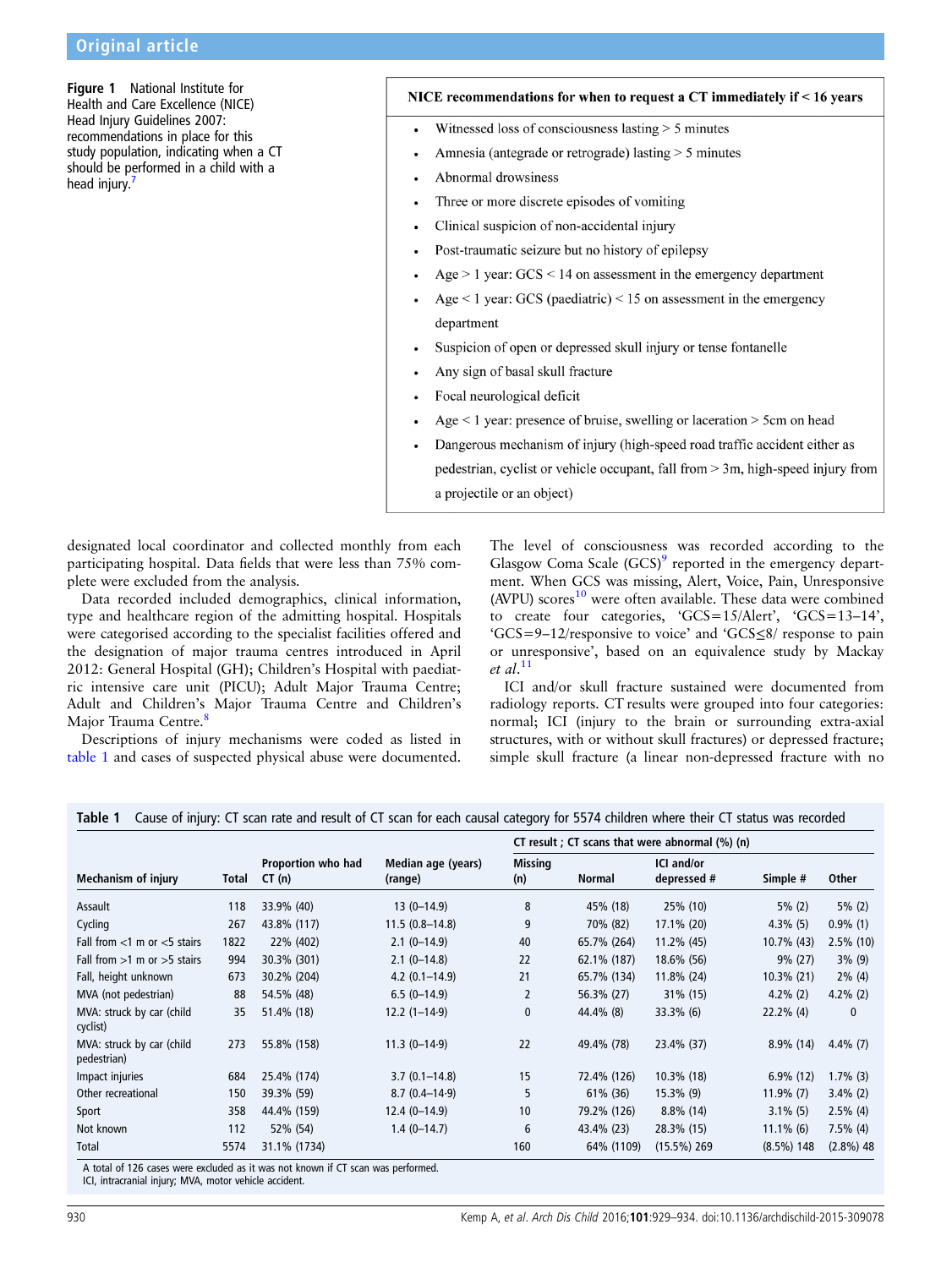

Figure 2 Bar diagram showing the age in years of 5700 children admitted to hospital with a head injury and number who had CT scan (1734).

underlying ICI) and 'other' (incidental findings (eg, subarachnoid cysts, congenital anomalies)).

#### Data analysis

The proportion of children (with 95% CIs) with each of the fol-lowing four NICE guideline indicators<sup>[7](#page-5-0)</sup> who had a CT scan is described: GCS of <15 for those <1 year, and of <14 for those >1 year of age, loss of consciousness, suspicion of non-accidental injury (NAI), dangerous mechanism of injury (motor vehicle accident (MVA), high fall). The extent to which the individual indicators were predictors of abnormal CT was calculated. Children were identified who had at least one of these indicators and the observed:expected ratios (based on the 2007 NICE guidance) of CT were plotted on funnel plots according to the age of the child, hospital type and Health Commissioning Board for England and the regions of Wales and Northern Ireland. The time to CT scan, the duration of admission and the number of children who were readmitted with the head injury are described. 95% CIs were used for comparisons of proportions.

CMACE obtained section 251 approval to gather patient information without consent and the project was approved. R&D or clinical governance forms were obtained from all participating hospitals. Ethical and section 251 approvals were renewed when the project was transferred to Cardiff University for analysis by the Central Manchester Research Ethics Committee prior to the study and were updated in July 2012 (Ref 09/H1008/74).

## RESULTS

A total of 5700 children were included in the study (median age 49 months) (figure 2). Peak prevalence was in infants younger than 1 year. The majority of children 84% (4768) were admitted to a GH, 3.4% of children (191) to a hospital equivalent to a children's major trauma centre, 7.3% of children (417) to an Adult and Children's Major Trauma Centre, 3.3% of children (160) to a hospital designated an Adult Major Trauma Centre and 3.3% of children (164) to a Children's Hospital with PICU.

Overall 30% (1734) of the children had a head CT. This was performed at a median time of 1.5 h (range 0–35.8 h) after the first clinical assessment in the emergency department, 33% (297) were done within an hour. The time to CT scan was shorter in those with GCS of <15 (median time: GCS 15=100 min, GCS 13–14=69 min, GCS 9–12=72 min, GCS  $\leq$ 8=65 min). All except 10 of the 385 children who were transferred to a second hospital had a CT scan in the first hospital. Two-thirds (64% (1109/1734)) of CT scans were reported as normal, 15% (269) had ICI or depressed fracture, 8.5% (148) a simple fracture and 2.8% (48) had other findings (results were missing 9% (160)).

The proportion of children who had a CT scan varied by mechanism of injury and was greatest for children who had experienced a MVA. These children were most likely to have an abnormality on CT scan [\(table 1](#page-1-0)). Children who had low falls were least likely to have a CT or an abnormal CT [\(table 1\)](#page-1-0). Child abuse was suspected in 256 cases; 48% (122) had a CT scan, 36% (44/122) of whom had ICI or depressed fracture and 15% (18/122) had a simple skull fracture. The majority of these children (82% (36/44)) were aged  $\lt$ 1 year.

The GCS/AVPU score was recorded in the emergency department for 5168 children (91%) (GCS in 4182 children and AVPU in 986 children). Tables 2 and [3](#page-3-0) confirm that the majority, 79% of children (4522) had a 'GCS of 15/Alert'. CT scan was more likely to be performed in older children and in children with a greater level of impaired consciousness (table 2). Of the 70 infants (<1 year) who had a GCS of <15/Alert and were eligible for CT, only 50% (35/70) had the investigation, of whom 72% (95% CI 55% to 84%)(25/35) were abnormal. Of infants who had a 'GCS of 15/Alert', 20.7% (181/876) had CT and 53% (95% CI 46% to 60%) (96/181) had an abnormality recorded. For children older than 1 year, a total of 293 children had a GCS <14 (or AVPU of V, P or U), 77% (225/293) had a CT and 47% (95% CI 41% to 54%) (106/225) had an abnormality detected; for children with a GCS of 14–15 or 'Alert', 30% (1170/3922) had a CT and the positive yield was 23% (95% CI 20% to 25%) (264/1170).

|                                       | Age (years)          |                      |                        |                          |                       |                 |  |  |
|---------------------------------------|----------------------|----------------------|------------------------|--------------------------|-----------------------|-----------------|--|--|
|                                       | $<$ 1                | $1 - 4$              | $5 - 9$                | $10 - 14$                | <b>Missing</b><br>age | <b>Total</b>    |  |  |
| $GCS < I = 8$ AVPU='U' or 'P'         | 13/18 (72%)          | 25/38 (66%)          | 15/16 (94%)            | 37/39 (95%)              | $\mathbf{0}$          | 90/111 (80%)    |  |  |
| GCS $9-12$ AVPU='V'                   | 6/13(46%)            | 26/42 (62%)          | 28/34 (82%)            | 42/52 (81%)              | 1/1                   | 103/142 (72%)   |  |  |
| GCS 13-14                             | 16/39 (41%)          | 39/93 (42%)          | 64/87 (74%)            | 139/174 (80%)            | 0                     | 258/393 (66%)   |  |  |
| $GCS=15$ AVPU $=A$                    | 181/876 (20.7%)      | 316/1652 (19%)       | 261/891 (29%)          | 403/1096 (37%)           | 2/7                   | 1163/4522 (26%) |  |  |
| GCS/AVPU not recorded<br>in the notes | 39/147 (26.5%)       | 29/217 (13.4%)       | 18/82 (22%)            | 34/86 (39.5%)            | 0                     | 120/532 (22.6%) |  |  |
| Total                                 | 255/1093 23% (21-26) | 435/2042 21% (20-23) | 386/1110 35% (32-37.6) | 655/1447 45% (42.7-47.8) | 3/8                   | 1734/5700 30.4% |  |  |

AVPU, Alert, Voice, Pain, Unresponsive; GCS, Glasgow Coma Scale.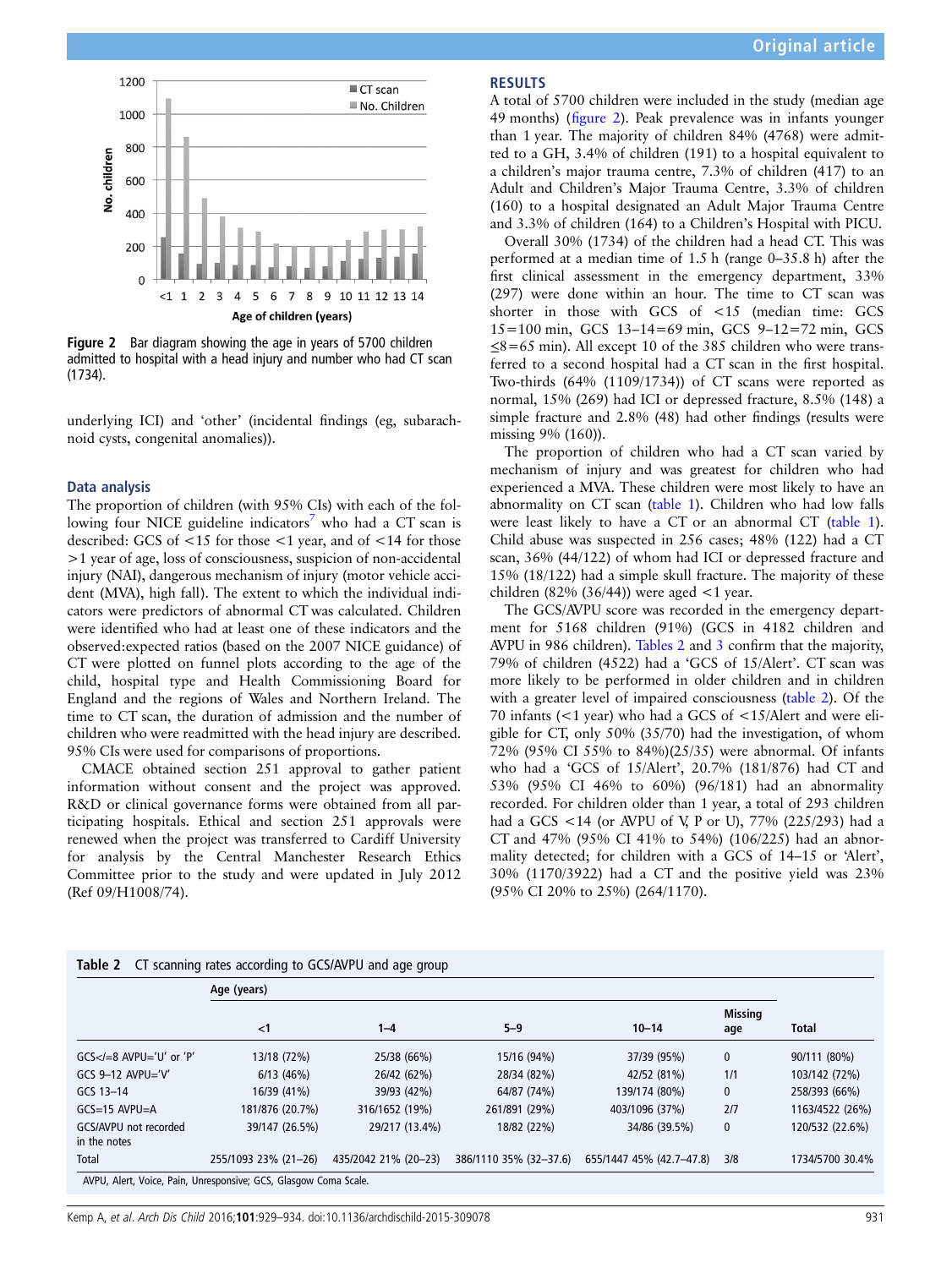<span id="page-3-0"></span>

| Table 3 Comparison of the number and proportion of CT outcomes according to GCS/AVPU for children aged <1 year (CT recommended if GCS |  |  |
|---------------------------------------------------------------------------------------------------------------------------------------|--|--|
| is $<$ 15) and older children (CT recommended if GCS is $<$ 14)                                                                       |  |  |

|                               | GCS/AVPU in <1 year |              |                              | $GCS/AVPU$ in $> 1$ year |              |                              |                       |
|-------------------------------|---------------------|--------------|------------------------------|--------------------------|--------------|------------------------------|-----------------------|
| CT category                   | 15/ 'Alert'         | $<$ 15:V/P/U | <b>GCS/AVPU not recorded</b> | 14-15: 'Alert'           | $<$ 14:V/P/U | <b>GCS/AVPU not recorded</b> | <b>Total</b>          |
| Normal                        | 78 (43.1%)          | 7(20%)       | 14 (35.9%)                   | 844 (72.1%)              | 113 (50.2%)  | 52 (64.2)                    | $1108 (+1^*) (64%)$   |
| ICI and/or depressed #        | 37 (20.4%)          | 19 (54.3%)   | 14 (35.9%)                   | 124 (10.6%)              | 64 (28.4%)   | 10 (12.4%)                   | $268 (+1^*) (15.5\%)$ |
| Simple #                      | 40 (22.1%)          | $2(5.7\%)$   | 8(20.5%)                     | 67 (5.7%)                | $21(9.3\%)$  | $9(11.1\%)$                  | $147 (+1*) (8.5%)$    |
| <b>Othert</b>                 | 9(5%)               | $1(2.9\%)$   | $\mathbf{0}$                 | 33 (2.8%)                | $4(1.8\%)$   |                              | 48 (2.8%)             |
| Abnormality but not described | $10(5.5\%)$         | $3(8.6\%)$   |                              | 40 (3.4%)                | $17(7.6\%)$  |                              | 72 (4.2%)             |
| Result not recorded           | $7(3.9\%)$          | $3(8.6\%)$   | $\overline{2}$               | 62(5.3%)                 | $6(2.7\%)$   | $8(10\%)$                    | 88 (5.1%)             |
| Total                         | 181                 | 35           | 39                           | 1170                     | 225          | 81                           | $1731(3^*)$           |

\*The age of three children was not recorded.

†Other findings included extracranial soft tissue swelling (12) aberrant or incidental structural findings(14), cysts (8) for example, widened subdural space, soft tissue swellings, cephalohaematoma (3), facial bone fractures (4), wide subarachnoid space or hydrocephalus (7).

AVPU, Alert, Voice, Pain, Unresponsive; ICI, intracranial injury; GCS, Glasgow Coma Scale.

Loss of consciousness at the time of the incident was reported in 18% of children (1018/5700); however, the duration was not recorded. Of these children, 47% (474/1018) had a CT scan, 37% (177/474) were abnormal, 37% (66/177) had ICI or a depressed fracture, 39% (70/177) a simple fracture, 7·9% (14/ 177) had other findings and 15% (27/177) had abnormal findings but details were not recorded.

At least one of the following four indicators (NICE guidelines) for a CT scan was present in 2437 children; GCS <15 for a child <1 year or <14 for an older child, loss of consciousness, a dangerous mechanism of injury or a suspicion of NAI. Of these children, 40% (984) had CT; 68% (666) were normal, 20% (201/984) showed an ICI or depressed fracture, 8.9% (88/984) had a simple fracture and 3% (29) showed other findings. Funnel plots (fi[gure 3](#page-4-0)) show that children older than 3 years were significantly more likely than younger children to have CT (OR 2.3 (95% CI 2.1% to 2.6%)). Those admitted to GHs were significantly less likely to have CT than those admitted to children's hospitals or major trauma centres (OR 0.5 (95% CI 0.4 to 0.6)). Among the children admitted to a GH, there was a considerable variation in CT scanning rates across Commissioning Boards and healthcare regions; only the London-based GHs had a CT rate that complied with the 2007 NICE guideline indicators that were evaluated. The reason why CT scans were not done in the 1453 children who had an indication to do so was poorly recorded. A total of 903 stated that CT was not clinically indicated; no reason was recorded in the notes in 507; other reasons included the fact that skull X-ray deemed sufficient (four), child non-compliant (eight), machinery not working (four), child died or was unstable (four) admitted for observation  $(six)$  previous CT (three) radiologist refused the CT (four) and for multiple reasons (10).

## Clinical pathways and outcomes

Children who had normal CT findings spent significantly longer periods (mean: 23.9 h (SD=37.6 h)) in hospital under observation than those who did not have CT (mean 14.7 h  $(SD=29.2 h)$  (p $\leq 0.05$ ). Children with ICI or depressed fracture spent a mean of 88.5 h (SD 120.9 h) in hospital; those with a simple fracture spent 45.2 h (SD 40.6 h) and those with other findings spent 63.5 h (SD 142.6 h). About 1% (57) of children were admitted for treatment to neurosurgery units. Twenty-four children died (0.4%). Fourteen deaths were from MVAs, 11

died at the scene of incident or while in the emergency department prior to having a CT. The mortality rate among those who had a CT scan was 7.5% (13/1734).

In total, 4.6% of the children (265) were readmitted within 72 h of their first presentation for the same head injury (median age 5 years). Of these, six had a CT scan on first admission, all were normal apart from one child who had a facial fracture, four of the six children were rescanned with no change to the findings. Ninety children (34%) had a CT scan for the first time on their second admission, 34% (32/ 90) were abnormal (six simple fractures, 21 ICI with or without a skull fracture or depressed fractures, five had other findings). There was no significant difference between the age distribution of these cases and the overall dataset. The re-attendance rate was significantly greater for those children who did not have a CT at their first attendance (6.5% (259/ 3966)) than those who did (0.3% (6/1734)) (OR 20 (95% CI 8.9 to 45)).

## **DISCUSSION**

One-third of children admitted to hospital with head injury had a CT scan, 15.5% of whom had traumatic brain injury or depressed fracture. However, 60% of children who had at least one of four NICE guideline indicators did not have any neuroimaging; NICE guidelines were therefore not followed in the majority of cases. CT scan rates were particularly low in children younger than 3 years and those admitted to GHs. The latter showed a strong regional variation.

This is the largest national dataset to evaluate adherence to NICE head injury guidelines for neuroimaging. The study has several limitations. Data were collected from multiple centres. However, the same proforma was used in all centres and data were extracted at each centre by a dedicated local coordinator to ensure a standardised approach. The data collection only included a proportion of the indicators for a CT scan cited in NICE guidelines 2007 and we were unable to analyse how seizures, amnesia, more than three discrete episodes of vomiting, focal neurology or facial bruising influenced CT scan rates.

There were missing data and data inconsistencies that had to be accounted for. The main data fields analysed were more than 90% complete and unlikely to affect the statistical significance of the results provided. The population within this study was confined to hospital admissions of more than 4 h duration. It must be appreciated that this population represents a proportion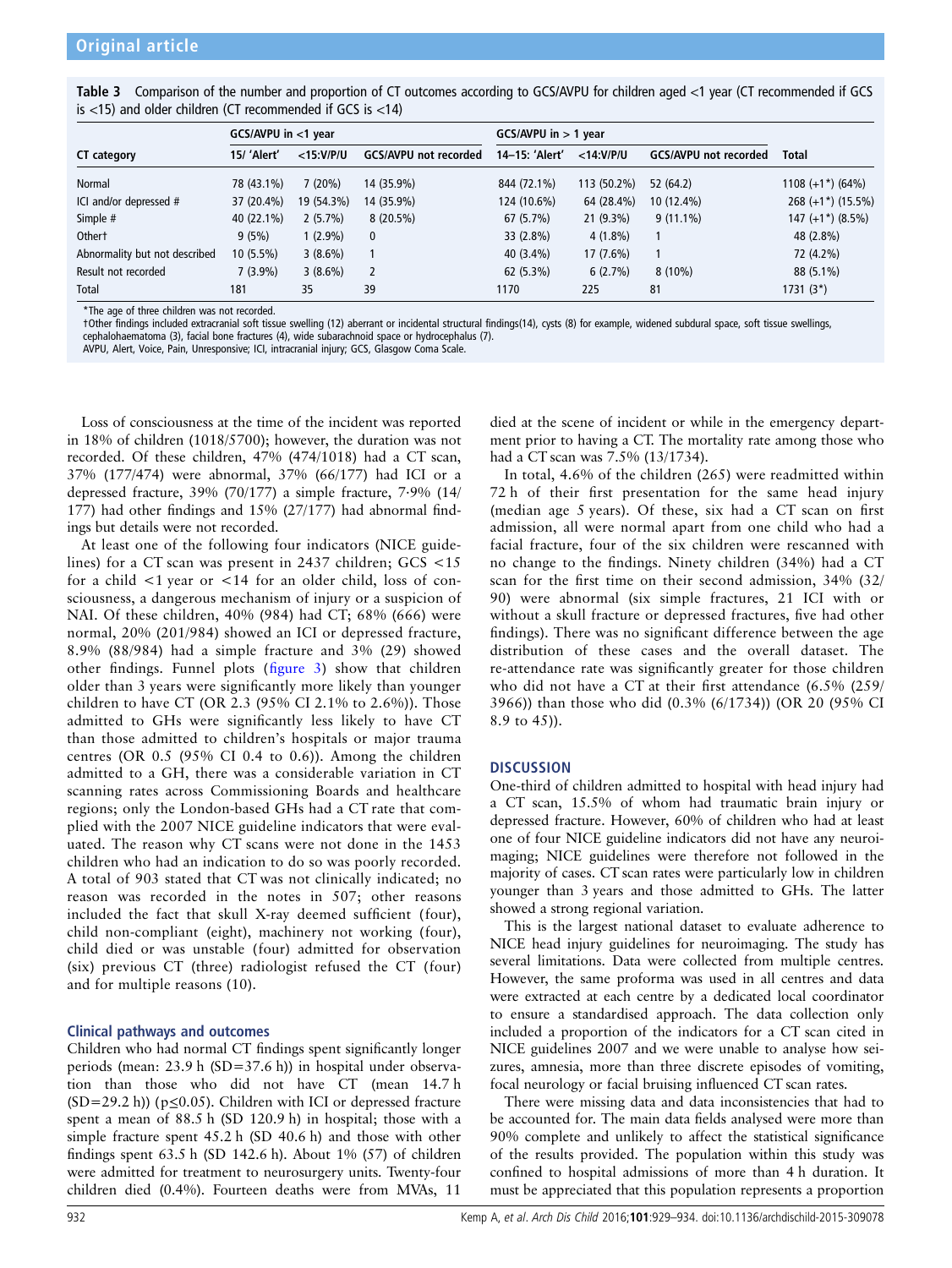<span id="page-4-0"></span>

**B** Hospital type



Hospital classification according to facilities offered: AMTC - Adult Major Trauma Centre, A/CMTC - Adult and Children's Maior Trauma Centre. CMTC - Children Maior Trauma Centre. CH -Children Hospital, GH - General Hospital

C Health Commissioning Board or health region for the General Hospitals



Figure 3 Funnel plots showing the CT scan rate for children with at least one of four indicators for CT (National Institute for Health and Care Excellence (NICE) guidance) by (A) age, (B) hospital type, (C) Health Commissioning Board or health region for the General Hospitals.

of the large number of children who attend emergency departments every year with minor head injuries, all of whom must be assessed for injury severity and are subject to NICE head injury guidelines.

The ultimate test of the CT guideline is whether it identifies clinically important brain injury to ensure early intervention and improve clinical outcome. One in 100 children was identified as having a need for neurosurgery. This was twice the number reported by Marlow et  $al^2$  $al^2$  who identified a constant rate of neurosurgery (0.4%) from their analysis of routinely collected hospital episode data from 2000 to 2011; however, children in this study represented a subset (admissions >4 h) of the population within their study. While the mortality rate was greater in those who had CT than in those who did not, this must be balanced against injury severity that triggered investigation and

may not be a marker of late intervention. CT imaging was associated with a reduced readmission rate but the length of hospital stay was greater in those who had a normal CT than in those who had no CT, suggesting that clinicians were not always clinically reassured by normal neuroimaging findings. Caution must be exerted when interpreting these findings as markers of efficacy of a guideline that was applied inconsistently.

The overall CT rate was higher than that proposed by Dunning et  $al^6$  $al^6$  when they developed the CHALICE rule (2000– 2002). They and others predicted that a CT rate of around 14% would be required to pick up 98% of clinically significant head injuries.<sup>[12 13](#page-5-0)</sup> Comparison of CT rates between studies is difficult due to the variation of study population inclusion criteria, age ranges, injury severity and the point along the clinical pathway where data were collected. CT rates quoted varied from 12.8% to 58%.<sup>2</sup> <sup>14–16</sup> The higher CT rate in older than younger children was consistent with a US study of children with mild head injury<sup>[16](#page-5-0)</sup> and may be influenced by the ease of assessing the GCS, the higher prevalence of 'dangerous mechanisms of injury' or because performing a CT scan is technically easier.

While improved compliance for adult head CT has been demonstrated following the introduction of NICE guidelines, a reluctance to adhere to the NICE recommendations for children has been identified.<sup>[17](#page-5-0)</sup> Data collected in 2008 showed that 68.7% of children in one teaching hospital and 77.1% in a busy district GH with indicators for a head CT did not have one.<sup>[17](#page-5-0)</sup> The low compliance with NICE guidelines in young children (<3 years) would be consistent with a preference to admit these children to hospital for a period of observation rather than perform CT. It is possible that clinicians were reluctant to risk exposing very young children to cranial irradiation. Recent research estimates 'one excess case of leukaemia and one excess brain tumour per 10 000 patients' within 10 years of having a CT for a child aged  $\leq$ 10 years<sup>[18](#page-5-0)</sup> and a lifetime excess risk of cancer of one cancer per 1000 head CT scans for children younger than 5 years (one cancer per 2000 scans for exposure at age 15 years).<sup>19</sup> These risks will always influence clinical decisions but must be balanced against the immediate benefits and diagnostic accuracy of CT when assessing a child with potentially serious head injury.

While there was a low uptake of CT in the youngest children, there was a significantly higher yield of cranial and ICI abnormalities than the older children, particularly among infants. It could be argued that the potential to miss cranial and ICIs in this young age group is high. However, the counterargument is that the practice of clinical assessment and observation when balanced against the risks of sedation or radiation dosage associated with CT in these young children is more appropriate and a greater proportion of the correct children are receiving a CT scan.

For the older age group, CT is potentially overused.<sup>20</sup> A considerable number of CTs were performed in children older than a year with a GCS of 14–15 with a yield of ICI or depressed fracture little more than 10%. This pattern of CT suggests that a modification of NICE guidelines in this age group could ensure that the right children are investigated and the number of children receiving unnecessary CT scans is reduced. It is possible that this will happen once the changes in NICE head injury guidelines 2014<sup>'</sup> are embedded in clinical practice where loss of consciousness and dangerous mechanism of injury must be present together or in association with at least one other feature before CT is indicated.

The 2007 NICE guidelines recommend immediate CT scan if one of the listed recommendations was present (fi[gure 1](#page-1-0)) and while an explicit time scale was not given in 2007 guidelines for children, it is assumed that the adult standard applies and CT